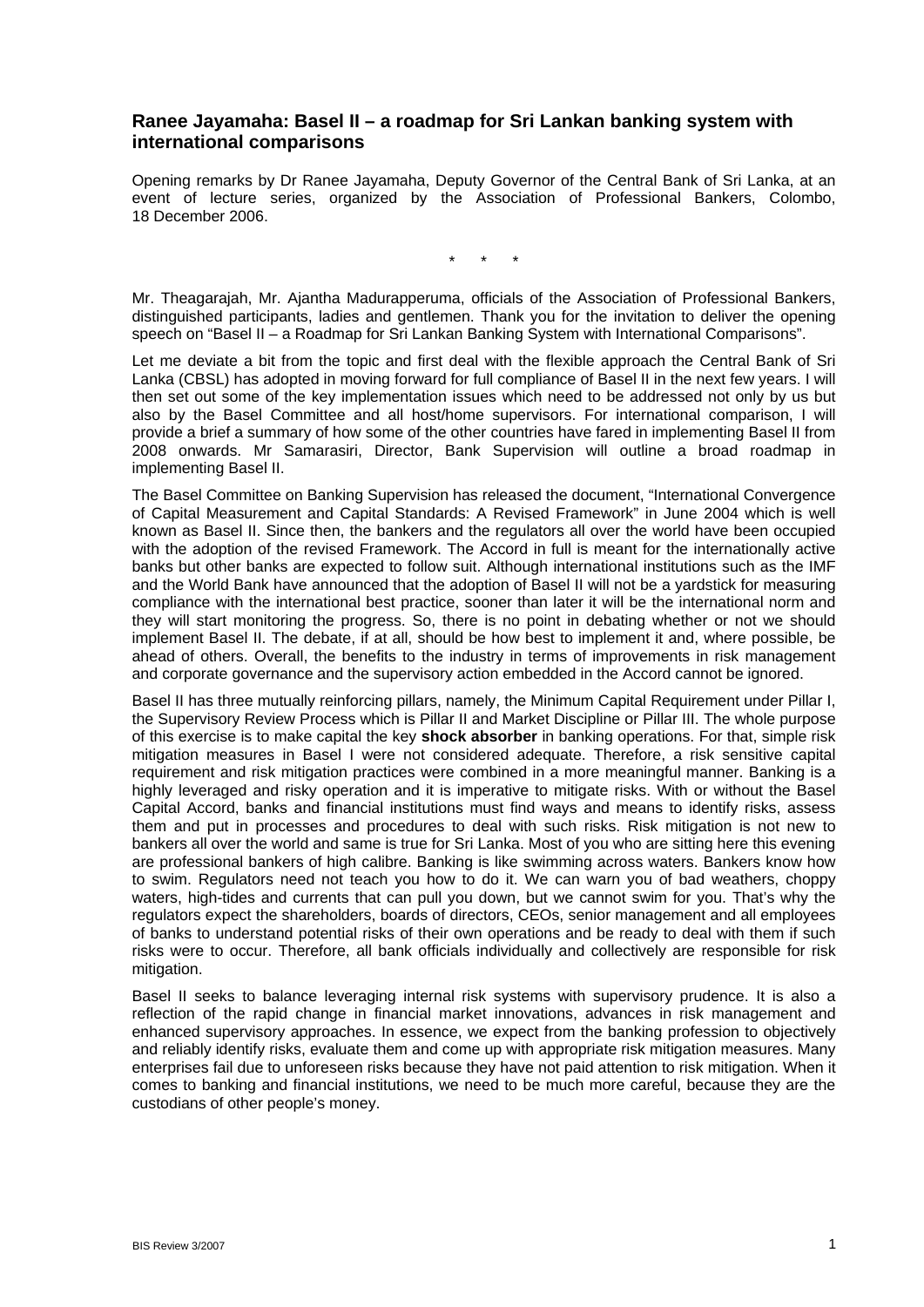#### **Flexible approach by CBSL**

In the process of adopting Basel II, CBSL will endeavour to adhere to the Basel criteria as far as possible and to retain the spirit of the Accord. However, certain modifications have been made and will also be made in the future to suit local conditions. Since Basel II provides a menu of approaches for the measurement of risk to suit the level of sophistication of the banks, it is suggested that the banks in Sri Lanka adopt the simplest approaches, initially.

### **Credit risk**

For the measurement of credit risk under pillar I, we have requested banks to adopt the Standardised Approach, which is very similar to the existing framework or Basel I and requires very little modifications to the existing risk management systems by banks. The key to the success of this Approach is the rating of counterparts. The banks should, as far as possible, encourage developing a culture of credit ratings. CBSL will consider the representations made with regard to reducing the risk weight applicable to below BB-rated entities initially in order to inculcate the rating culture, but this should not be taken as the norm as we expect higher ratings to be considered for the purpose.

The Basel II Framework provides a preferential risk weight of 75% for claims that fall within the regulatory retail portfolio. The qualifying criteria for retail and SME loans that would fall within this portfolio have been modified to suit the local conditions and agreed with the banks. However, in order to avail of the preferential risk weight, banks have to prove that this regulatory retail portfolio meet the qualifying criteria.

### **Operational risk**

Basel II introduces an explicit capital charge for a bank's operational risk, i.e. the risk of losses caused by inadequate or failed internal processes, people and systems or by external events such as natural disasters which calls for increased capital requirements. Throughout this year, the Central Bank insisted on banks having comprehensive business continuity plans to ensure that there are alternative arrangements if the core-banking functions or payment and settlement functions of banks were to fail. We issued guidelines, discussed with banks on one to one basis and I believe that action has been taken or is being taken to ensure that business continuity plans are done with utmost care and dedication.

As with credit risk, Basel II provides a choice of 3 approaches to the measurement of operational risk and initially, the simplest approach which is called the Basic Indicator Approach is recommended for use by all banks. Accordingly, the capital charge will be based on the gross income of the banks. The most complex Advanced Measurement Approach (AMA) can be made applicable at later stages as techniques for the quantitative measurement of operational risk are still not widely used by Sri Lankan banks. However, regardless of the approach used, all banks are expected to, in their own interest, have in place sound internal operational risk management systems that are commensurate with the nature of their business activities. From the regulator's point of view, it is difficult to leave risk evaluation entirely to each bank's discretion particularly because of the need to assess how best each bank uses its capital efficiently in dealing with general and specific risks. For market risk, the present computation of the capital charge introduced in March 2006 will continue.

The preparatory work in this area and parallel calculations are at a satisfactory level and we hope that banks will be fully ready by the beginning of 2008 to implement the processes they have already put in place. However, the implementation process does not stop there. The essence of Basel II is to move towards more advanced approaches which will require advanced risk management techniques and improved corporate governance.

# **Adoption of advanced approaches**

For pillar I, CBSL will consider permitting those banks which wish to adopt the more advanced measurement approaches such as the Internal Ratings Based (IRB) approaches at a later stage, when the capabilities at both the supervisory level and at the banks have improved and the necessary infrastructure is in place. As a general principle, for the time being, CBSL will not mandate any of the licensed banks to adopt the IRB approaches. The banks themselves should conduct their own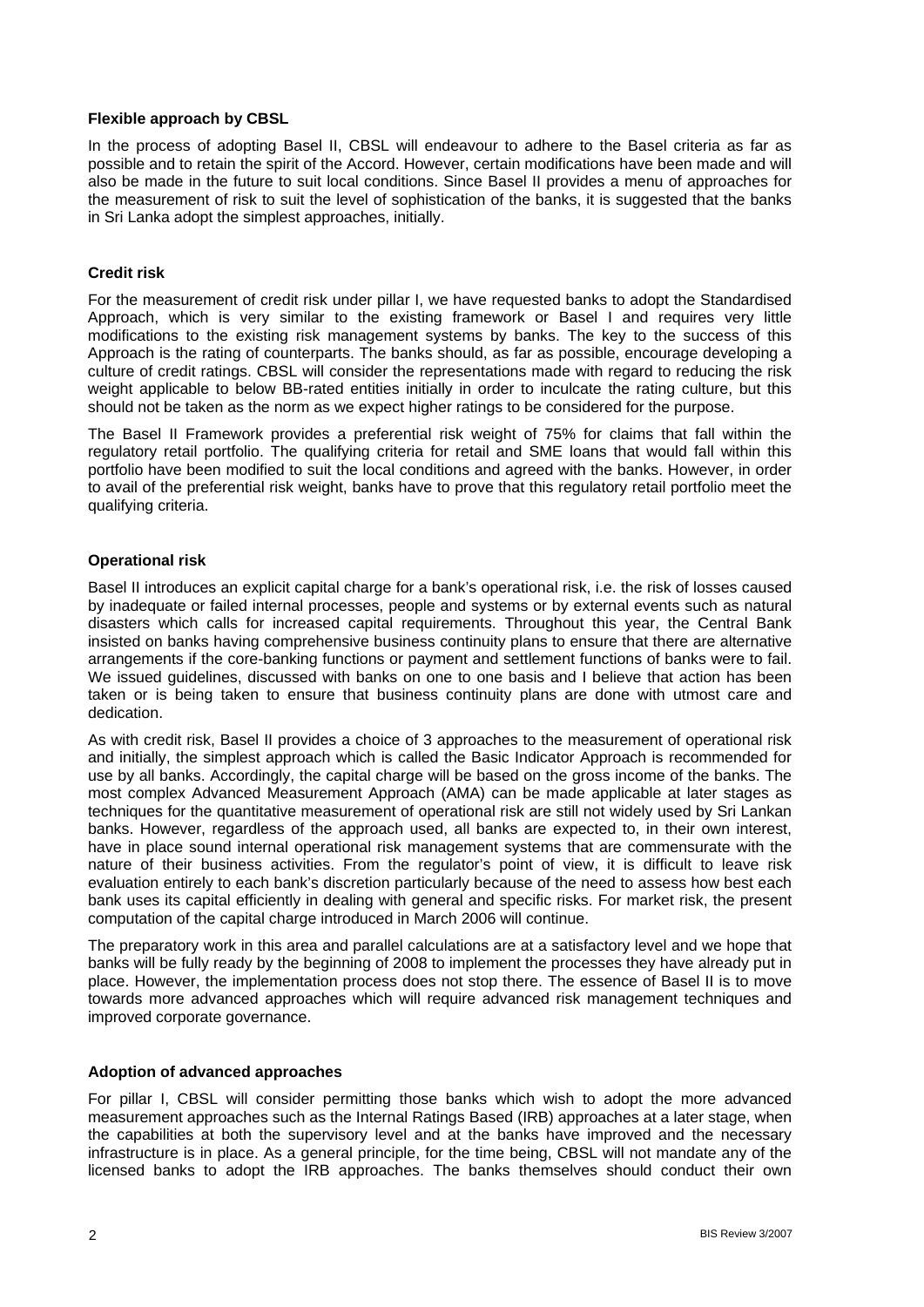feasibility studies and analyze associated costs and benefits in order to decide whether to use the IRB approach. The adoption of IRB approach would entail significant changes to their existing systems, the collection of extensive data as well as the fulfillment of many other qualitative and quantitative requirements. Such banks are advised to start building up the necessary data systems now itself in order to be able to qualify for the advanced approaches and to plan the application of the ratings for their credit management.

The IRB approach will permit the banks to use their own estimates for the measurement of credit risk with regard to certain parameters. CBSL will stipulate the minimum qualifying criteria regarding the comprehensiveness and integrity of the rating systems, including the ability for those systems to produce reasonably accurate and consistent estimates of risk. This will be done in consultation with the industry and by announcing a timeframe for permitting the Foundation IRB approach and the submission of applications in 2007.

Irrespective of whether the advanced approaches are used or not, the Central Bank encourages all banks to study carefully the more advanced risk management concepts and practices embodied in Basel II and consider adopting those relevant to their risk management purposes, even though they may not use them for capital allocation as such.

### **Pillar II – supervisory review process**

This is a critical and integral part of Basel II which aims at ensuring that banks have sufficient capital to support the risks in their business activities, encourage banks to develop and use better risk management techniques, and foster an active dialog between the banks and supervisors regarding capital adequacy and risk management standards. In this regard, banks are expected to have an internal process for assessing overall capital adequacy in relation to their risk profile and a strategy for maintaining the required level of capital, which is expected to be evaluated by the regulator, and intervene at an early stage to prevent banks' capital from falling below prudent levels.

Accordingly, the implementation of Pillar II will be an extension of the current regulatory practice and an elaboration and refinement rather than a radical change of existing practices. Where necessary, the Central Bank will consider imposing higher capital adequacy levels for certain banks, depending on their risk exposure. This is expected to result in developing a transparent and systematic approach for evaluating the capital assessment processes of the banks and refinement of the CBSL's risk-based approach to supervision to cover the Pillar II aspects. Its aim is to ensure the quality of risk management standards rather than just setting capital against risks. In particular, the emphasis on other non-credit risks such as interest rate, market, liquidity, concentration, operational, strategic, legal and reputational risks should increase. This would be a natural extension of the risk-based approach to supervision that is already applied and it should be viewed as a means of fostering closer interaction between the industry and the regulator, rather than an imposition of regulations. To enable the process, CBSL has begun to examine the legal requirements in this regard.

The internal capital adequacy assessment processes (ICAAP) of banks should cover the identification and measuring of the risks and assessing how much capital is needed to support such risks. After implementation, the CBSL will review banks' ICAAP as part of the risk-based supervisory process. In addition, there will be an ongoing evaluation of the capital adequacy of banks, including stress tests. In the process of evaluation, CBSL will review and evaluate the risk profile of the banks, the adequacy and reliability of the ICAAP, and identify any weaknesses or inadequacies and necessary prudential measures.

#### **Pillar III – market discipline**

The purpose of this Pillar is to complement Pillars I and II by encouraging market discipline through the public disclosure of key information on risk exposures and capital adequacy.

Disclosures are applicable at the bank level as well as supervisory level. The level and content of Pillar III disclosures will vary according to the measurement and calculation approaches adopted by a relevant bank. In terms of Basel II, the disclosures would have to be made on an annual and semi-annual basis. The implementation process will be developed in 2007 along with the Sub-committee appointed for the purpose.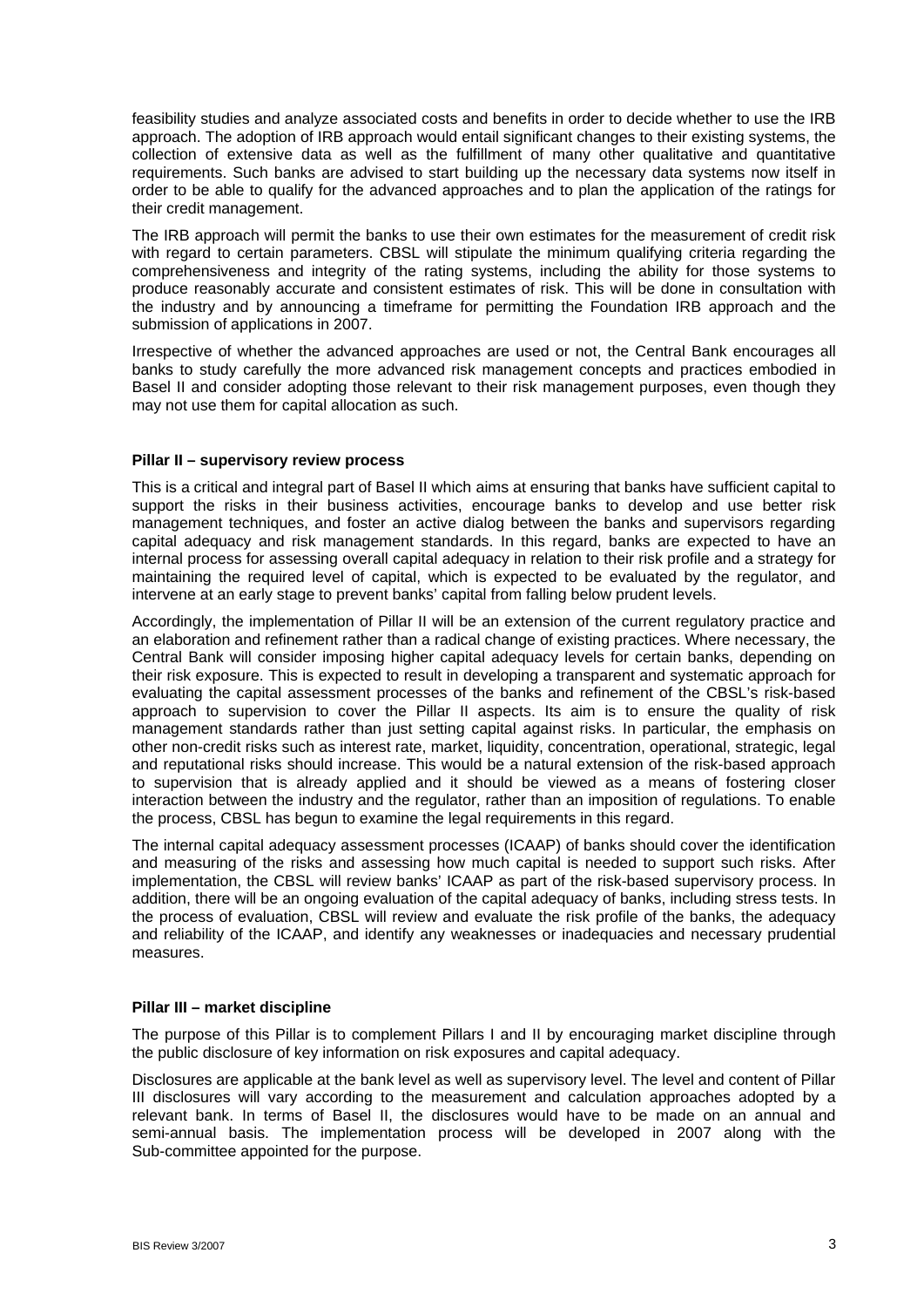### **Key implementation issues**

### *I. What is the appropriate capital adequacy ratio?*

Under Basel I, the minimum capital adequacy requirement was fixed at 8% of risk-weighted assets which is expected to be the minimum even under Basel II. In Sri Lanka, we have specified the minimum capital adequacy to be at 10% from 2003, because it was considered necessary to have a cushion of additional 2%, so that any unforeseen risks could be covered to some extent. Under Basel II, the minimum capital adequacy ratio could be well above 10% or even lower than 10% if the bank concerned is absolutely sure that it can mitigate all risks that are associated with its banking operations. We will continue to use the yardstick of 10% for measuring the minimum capital adequacy ratio consisting of 5% for Tier I. The other related issue is "Will 10% be adequate to cover market and operational risks as specified in Basel II?" This is where the regulator is going to leave it in the hands of the banks, but insist that the two new areas of risks are covered and all risks in banking operations are calculated in an objective manner. It is also necessary for the banking institutions to go one step further and take into account the risks of their clients also in a meaningful manner. This is certainly a challenge for both the bank and also the supervisor. This challenge is not unique to Sri Lanka, but common to all countries which have opted to comply with Basel II requirements.

To address this issue, banks in other countries have created a dedicated post in their institutions, i.e. Chief Risk Manager, who will not only look into the risks in the bank's own portfolios, but also to the clients' portfolios. The job of the Chief Risk Manager is to identify, evaluate risks and make recommendations to set out appropriate processes in managing the relevant risks. The processes should be acceptable to the senior management and the boards of the banks and also to the external auditors and the regulators.

### *II. Appropriate risk evaluation techniques*

Application of appropriate techniques for risk evaluation is an implementation issue. This is where the modeling comes into play. Modeling is used as a popular technique for identifying, quantifying and analyzing risks to enable the management of banking and financial institutions to decide on the allocation of capital. But one need not entirely depend on modeling and be out of reality as modeling will produce a statistical outcome depending on the data you feed into a set of equations or a simulation model. Modeling also involves issues such as focus on loss data, validation, calibration and issues on floors and ceilings. A practical issue on loss data is a different reporting system by banks, especially when it comes to large losses. Secondly, some institutions may not reveal large losses at all, but there are implications for operational risks.

# *III. Financial reporting and accounting issues*

It is equally important for banks to take care of the financial reporting framework, be it international accounting standards or local accounting standards given that Basel II requires financial reporting on international accounting standards. Most banks in Sri Lanka will have to apply local accounting standards and make necessary adjustments in their financial accounts to comply with Basel II principles.

The Institute of Chartered Accountants is proposing to adopt the International Financial Reporting Standards (IFRS), in particular IAS 39 and 40. CBSL will monitor the impact this will have on the regulatory capital of banks and formulate policies in this regard taking into consideration the international developments and practices of other regulators.

#### *IV. Single borrower limits and other sub-limits*

Should the regulators and supervisors continue with the regulations imposed on single borrower limits, group borrower limits and aggregate limits that are in operation under Basel I, when they proceed to Basel II from 2008 onwards? and when will the supervisors lift sub-limits such as the single borrower limits that are currently in place and give more flexibility to the financial intermediaries? There is no clear answer to this, but we hope that some of the commercial banks which are conscious of the fullscale risk mitigation would be able to put in place appropriate processes and convince the supervisors of their ability to move to advanced approaches of risk mitigation. At that point we need to adopt more flexible attitudes towards limits and sub-limits in lending.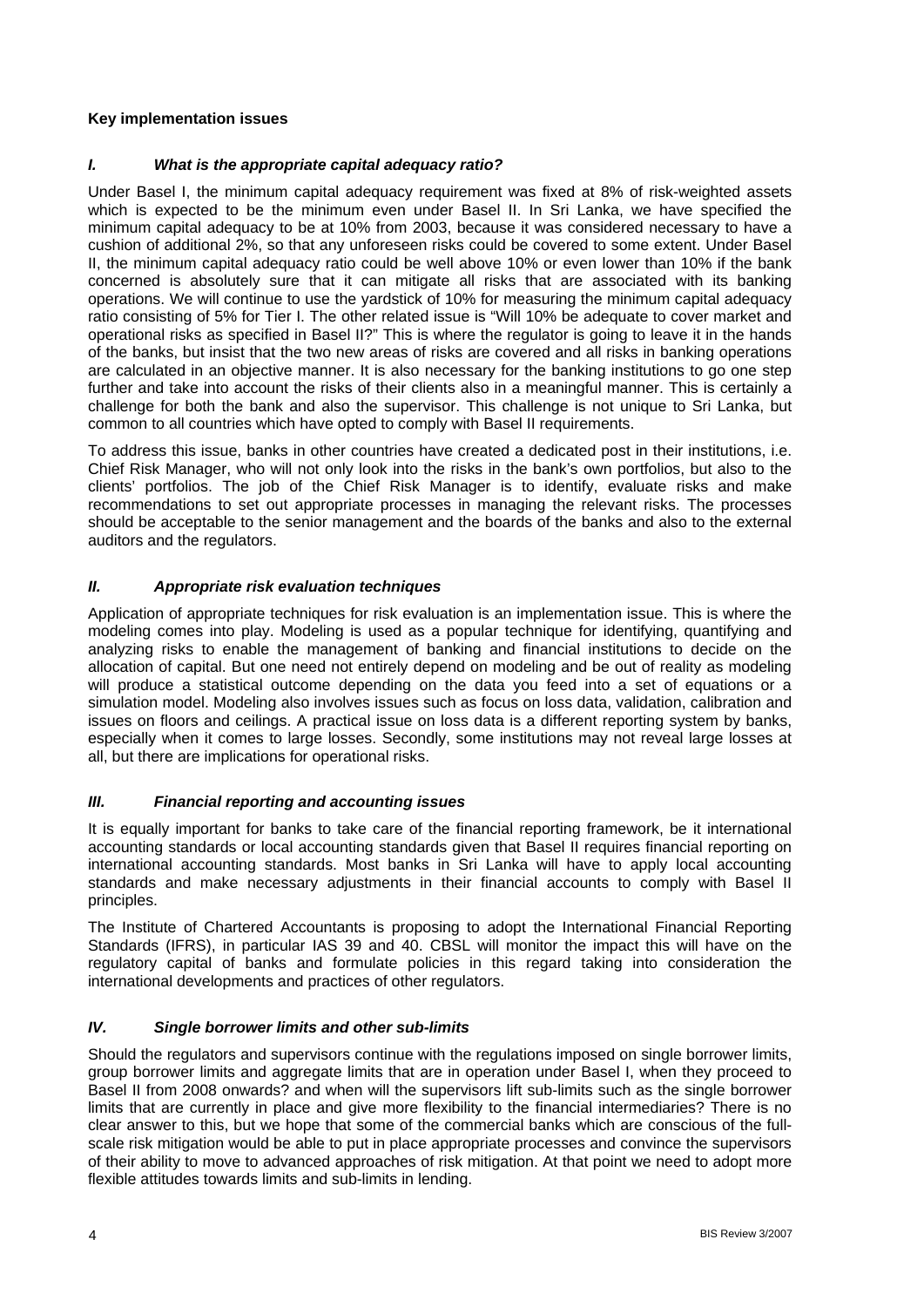# *V. Involvement of boards, senior management and governance issues*

Basel II requires the involvement of the senior management in the process of identification, evaluating and mitigating risks. Does this mean that the senior management and the board members should use some supervisory and monitoring powers to ensure that the technical and other officers continue to engage in risk mitigation activities and that the board is satisfied with action taken by them? When there are several layers of supervision, you might need a liaison officer to communicate with the management and the board. The bank management should address this issue early and avoid serious governance issues.

# *VI. Capturing new risks*

When financial market innovation takes place globally, new products such as derivatives, securitization will be introduced and they are likely to bring in new risks including operational risks. How do we balance these new risks with other internal risks, systems, processes and also with supervisory prudence? It is evident that Basel II enables banking to be based on more market driven systems which is conducive to financial innovation and it requires setting aside risk mitigation processes to deal with ever increasing financial innovation.

# *VII. Handling of operational risks*

Should banks use stress testing or best practices in handling operational risk? Stress testing is merely a tool which gives results on a reliable set of data. The banks need to compile a reliable database for all operational risks that have arisen in the past 5 years or so and assess losses recorded during the period. It is only then one can simulate and assess how much capital should be allocated if a similar operational risk were to take place. Stress testing therefore is not only an add-on, but also a cushion for management of risks in terms of validation and allocation of capital and it is one of the highly accepted and commonly used tools.

### *VIII. Cross-border transferability issues*

This is relevant to both supervisors and banks where home and host supervisors require to agree on a common approach. Do banks which have global operations adequately take into account legal issues, capital issues and assumptions about liquidity or capital transferability? How well are local managers able to respond to host supervisory concerns? Currently, there is no sufficient data or experience to deal with these issues. All know there are legal issues in transferring capital on cross-border basis which are relevant to banks which have assets linked internationally.

# *IX. Compliance by financial conglomerates*

Generally, a financial conglomerate is defined in terms of combined activities, such as banking, securities and insurance. To what extent the financial conglomerate would use regulatory arbitrage and not adequately assess the systemic problems is a key element under Basel II? This is particularly relevant when it comes to similar financial products that can be packaged as an insurance product, a banking product or a securities product as same business can be undertaken by either a bank, investment bank or an insurance company. A key implementation issue is how to delineate the double gearing and how to make available capital to deal with risks of both insurance and securities products. As far as the EU is concerned, the financial conglomerates directive has already been issued and they are expected to comply with them. USA's umbrella supervisory provisions are included in the Graham Leach – Bliley Act. In Sri Lanka, we still have not come to terms in dealing with a consolidated or a group-wide financial conglomerate.

# *X. Proper definition of capital*

How do you identify new capital instruments such as hybrid capital and perpetual debentures? Should it be Tier I or Tier II? One needs to be cautious here as hybrid capital can disappear given its derivative nature. Currently, there is a wide disparity between the Basel II preparation processes in Europe, USA and Asia. The issue of treating hybrid capital is significant as many Asian banks are moving towards synthetic securitization in producing hybrid capital and exposing their portfolios to credit risks, especially when equity participation has been synthetically securitized. The Basel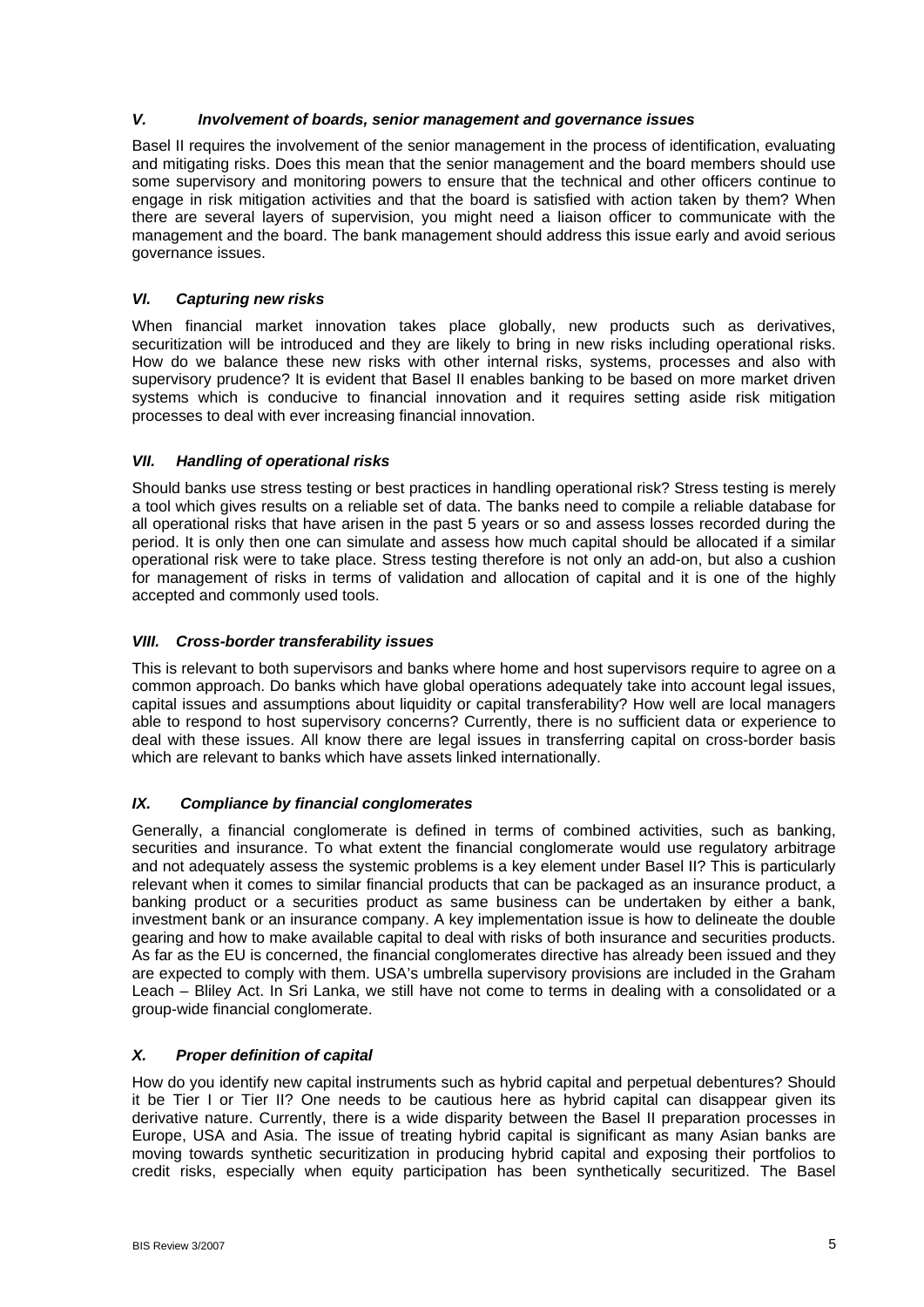Committee has now decided to pay greater attention to give a standard definition for capital, hopefully before the implementation begins in 2008.

### **International Comparison**

Many countries have not tackled all these issues associated with Basel II, but there is notable progress; some slowly, some moderately and some at a faster phase. For example, the Development Bank of Singapore (DBS), the largest bank in Singapore and the 5<sup>th</sup> largest group in Hong Kong with universal banking, providing full range of products and services for consumer, small and medium enterprises, corporate banking, investment banking, fund management, trade finance, cash management, securities and treasuries has taken a keen interest over the last 2-3 years in meeting the Basel capital adequacy requirements and to implement the same in 2008. At present, it has a Tier I capital ratio of 10.1% and a total capital ratio of 14.1%. The main philosophy behind the DBS's approach is a balanced and enlightened one based on the management of capital. The approach is led by the DBS's board and senior management and it is embedded within business of a whole group. It is constantly reviewed by supervisors and communicated to the markets. The DBS group has implemented a large-scale Basel II governance structure at several levels which is a success factor. Its governance structure is based on DBS's credit model risk policy which sets out the minimum principles and standards for the oversight control and management of all credit risks models in the group and the roles and responsibilities. Several committees have been set up at the board level and at group credit level to identify and manage risks. In terms of modeling, the model owner will design, select and parameterize the key elements of the model. The model implementation is also by the model owner who will work closely with the model users and performance monitoring unit. Above them, are the model validators who are under the oversight by a Group Credit Risk Committee. The Board's Risk Management Committee sits above these groups. It is a tightly knitted process which is transparent throughout the DBS group and they are moving progressively, using internal rating in the management of credit risks.

Despite using several internal rating models and regardless of the types of the models used, DBS continuously review the risks which need to be mitigated using its practical knowledge throughout the group. So the commonsense approach prevails there too.

Countries like Sweden have also begun addressing issues of Basel II implementation. Their case is much more difficult than ours as they have spread among few of the Nordic countries in a significant way. They are plagued with issues such as options and national discretions, different interpretations and practices, reporting requirements across the EU system and the difference between legal and operational structures in banking groups, basically, issues under pillar II. As a country within the EU-system, Sweden will have to comply with common reporting frameworks for capital requirements and have consolidated financial data. They have to deal with common recognition processes for external credit assessment institutions and comply with home/host country guidelines. Sweden is attempting to deal with these issues in a systematic manner during 2007, following the regulations to be passed by its Parliament. Fortunately, Sri Lanka does not have to deal with such cross-border issues as in many other countries.

South Africa is well ahead in terms of handling implementation issues on time targets. During 1999- 2003, they have complied with core principles for banking supervision issued by BIS. In 2004, Basel II regulations were issued and economic impact studies were completed in 2005. In 2006, consultations have begun and in 2007 parallel runs will be conducted to implement Basel II in 2008. In fact, South Africa has begun data capturing and mandatory requirements way back in 2004 and had discussed appropriate models with banks opting to use internal rating based models. Informal field tests were also conducted in 2006. In order to avoid supervisors performing redundant and uncoordinated approval and validations of models and risk assessment by banks, South Africa has established supervisory colleges to share information and coordinate supervisory actions. They have also prepared "to-do" lists and MOUs with home/host supervisors.

Australia has defined capital more precisely and is on a moderate phase in moving towards Basel II. The basic rule for Tier I and Tier II capital have been that Tier I capital should be of high quality with no debt claims. They are permanent capital and also helps prevent failures. Tier II capital is subordinated to depositors. Non-payment is a default and it is treated as an additional cushion in a failure.

These are some of the examples we were able to pick when Mr. Samarasiri and I attended the Executives' Meeting of East Asia and the Pacific (EMEAP) held in Hong Kong last week. It gave us